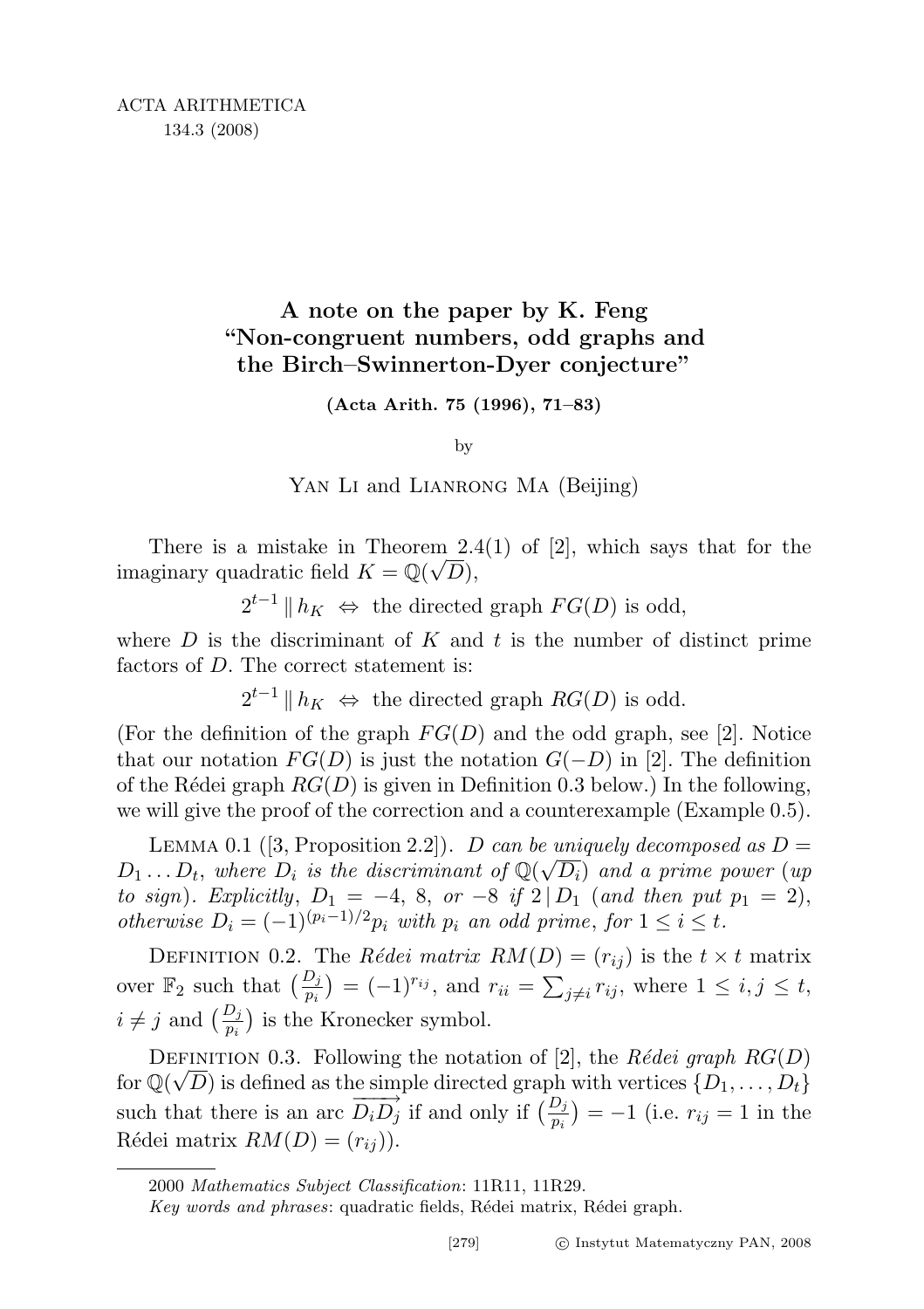The following theorem is well known. For a proof, see Rédei and Reichardt  $[5]$ ,  $[6]$  or Morton  $[4]$ .

THEOREM 0.4 (Rédei and Reichardt). Let  $r_4$  be the 4-rank of  $\text{Cl}_K$ . Then  $r_4 = t - 1 - \text{rank } RM(D).$ 

Now we can prove the correction of Theorem 2.4(1) of [2].

*Proof.* Gauss's genus theory tells us that the 2-rank of Cl<sub>K</sub> equals  $t-1$ . So  $2^{t-1} || h_K$  is equivalent to  $r_4 = 0$ . By Rédei and Reichardt's theorem, this is equivalent to rank  $RM(D) = t - 1$ . By Lemma 2.2 of [2], it is also equivalent to  $RG(D)$  being odd.

EXAMPLE 0.5. Consider the imaginary quadratic field  $\mathbb{Q}(\sqrt{\mathbb{Z}})$ −33). The table III in the appendix of Cohn [1] shows that

$$
Cl_{\mathbb{Q}(\sqrt{-33})} \simeq \mathbb{Z}/2\mathbb{Z} \oplus \mathbb{Z}/2\mathbb{Z}.
$$

The discriminant of  $\mathbb{Q}(\sqrt{2})$  $-33$ ) is equal to  $-132$ . The graphs  $RG(-132)$  and  $FG(-132)$  are as follows:



It is easily seen that  $RG(-132)$  is odd but  $FG(-132)$  is not.

REMARK 0.6. Suppose  $D = -8p_2 \dots p_t$ ,  $p_2 \equiv \pm 3 \mod 8$  and  $p_i \equiv 1 \mod 8$ for  $i \geq 3$ . Then it can be deduced that  $RG(D)$  is odd if and only if  $FG(D)$ is odd. So Theorem 2.4(2) of  $|2|$  is correct. Since the remaining part of  $|2|$ only uses Theorem 2.4(2), the mistake does not affect the main result of  $[2]$ .

## References

- [1] H. Cohn, Advanced Number Theory, Dover Publ., 1980.
- [2] K. Feng, Non-congruent numbers, odd graphs and the Birch–Swinnerton-Dyer conjecture, Acta Arith. 75 (1996), 71–83.
- [3] F. Lemmermeyer, Reciprocity Laws: From Euler to Eisenstein, Springer, 2000.
- [4] P. Morton, On Rédei's theory of the Pell equation, J. Reine Angew. Math. 307/308 (1979), 373–398.
- [5] L. R´edei, Arithmetischer Beweis des Satzes ¨uber die Anzahl der durch vier teilbaren Invarianten der absoluten Klassengruppe im quadratischen Zahlkörper, ibid. 171 (1934), 55–60.